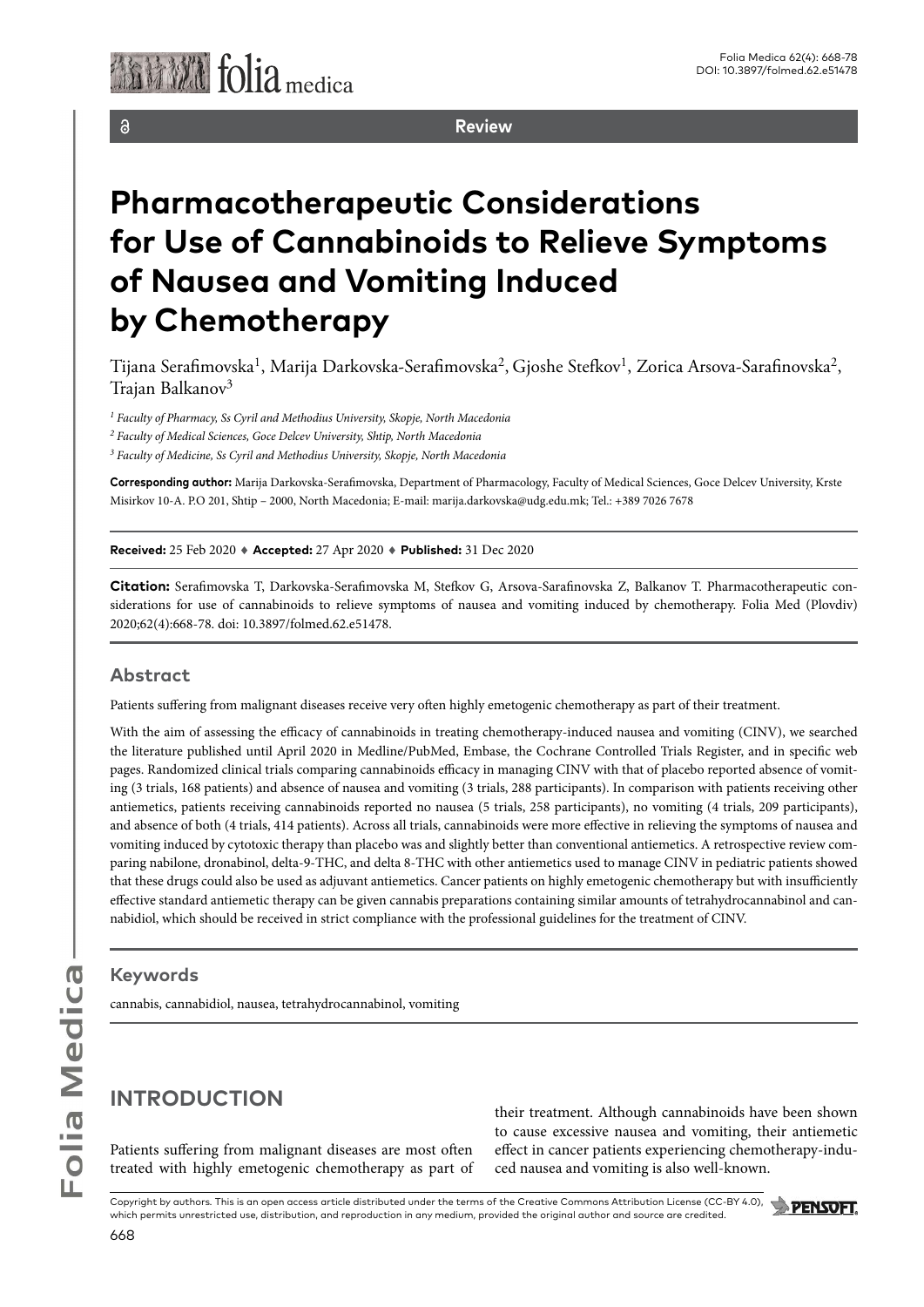#### **Therapeutic potential of cannabis**

In traditional medicine, cannabis preparations have been used for thousands of years in the treatment of various conditions such as chronic pain, spasticity, cancer, seizure disorders, nausea, anorexia, and infectious diseases.<sup>1</sup> As medicinal use of cannabis preparations is widely restricted in many countries for legal and ethical reasons, there is a lack of evidence-based medical information that can corroborate potential benefit of the therapy. Cannabis is used for medical purposes mostly by patients suffering from cancer-related pain. Although medicinal use of cannabis is regarded primarily as use of a symptom-relieving agent in most disorders, cancer patients using the substance tend to perceive it a therapeutic agent capable of curing cancer. The question whether cannabis can be used in the treatment of malignant diseases is rather controversial: there is no published data to show that cannabinoids alone or in combination with conventional therapy can cure any malignant disease in humans. In contrast, there are extremely large numbers of publications that confirm the antitumour effects of cannabis in cell cultures and animal models.<sup>2-5</sup> However, cell cultures and animal models are not sufficient to make rational assumption of therapeutic efficacy of cannabis in humans. There are several positive experiences of the use of cannabinoids in patients with malignant diseases, especially in alleviating the sickness, nausea, and vomiting associated with the use of cytotoxic therapy, pain relief and stimulation of appetite (treatment of cachexia). The benefit of cannabinoid therapy for these indications have been shown in many randomized controlled clinical trials.<sup>6</sup>

A cannabis extract was approved for clinical use for the first time in Germany in 2011 for the treatment of moderate to severe refractory spasticity in multiple sclerosis.6 Later, the National Association of Statutory Health Insurance Physicians, and the Drug Commission of the German Medical Association issued the following statement: "The benefit of treatment with cannabinoids for a number of medical indications has been shown in controlled trials in which predominantly standardized and/or synthetic cannabinoid preparations were used. The use of such preparations may therefore be reasonable for patients in whom conventional treatment does not achieve adequate relief of symptoms such as spasticity, pain, nausea, vomiting, or loss of appetite".<sup>6</sup>

#### **Mechanism of action of cannabinoids and the role of endocannabinoid system to relief the symptoms of nausea and vomiting**

Cannabinoids possess numerous physiological actions because of binding to cannabinoid receptors in the human body: the CB<sub>1</sub> receptors (predominantly centrally located) and the  $CB$ <sub>2</sub> receptors (predominantly with a peripheral position). Both receptors are coupled to G-inhibitory proteins and are linked to signalling cascades in which adenylyl cyclase and cyclic adenosine monophosphate (cAMP) are involved.<sup>7</sup>

The finding that the blockade of one subtype of the serotonin (5-HT) receptor, the 5-HT<sub>3</sub> receptor, may suppress emesis, was a major advance in the control of acute emesis in chemotherapy.8 Cannabinoid receptor agonists directly inhibit the function of the peripheral 5-HT<sub>3</sub> receptors.<sup>9</sup> The first evidence of an interaction between endocannabinoids and  $5$ -HT<sub>3</sub> receptors was detected by the finding that anandamide inhibits  $5-HT_3$  receptor in rat nodose ganglion cells.<sup>10</sup> But it is also known that 5-HT<sub>3</sub> antagonists are less effective in reducing acute nausea than suppressing acute vomiting. Also, 5-HT<sub>3</sub> antagonists are ineffective in reducing delayed (24 hours later) nausea and vomiting.11-13

There is plenty of evidence suggesting that the endocannabinoid system can be an effective target in the protection from chemotherapy-induced vomiting, whereas the effect on nausea seems to be limited.14 It is assumed that the endocannabinoid system inhibits emesis physiologically, by activating the  $CB_1$  and  $CB_2$  receptors localized in the dorsal vagal complex of the brainstem where emetic reflexes are located.<sup>15</sup> After the discovery of  $CB_1$  and  $CB_2$  receptors and the discovery of specific cannabinoid receptor agonists and antagonists, the cannabinoids and the endocannabinoid system are under intensive scientific interest.

#### **Chemotherapy-induced nausea and vomiting (CINV)**

Nausea and vomiting (emesis) are important elements in defensive or protective human responses. These responses are sometimes manifested as symptoms of disease, but sometimes there are side effects of various medications, especially chemotherapy used to treat cancer.16-18 CINV are categorized as acute, delayed, anticipatory, breakthrough or refractory.<sup>19</sup>

Мany neurotransmitters primarily binding to serotonin, neurokinin-1, and dopamine receptors are involved in this process.20,21 The frequency of nausea and vomiting depends primarily on the emetogenic potential of the chemotherapeutic agents that are used.<sup>22</sup> Approximately about 45% to 60% of patients with malignant disease experience CINV.23-26 About 70% of patients receiving highly emetogenic chemotherapy are protected from acute emesis by administration of antiemetic therapy. But 30% of patients have symptoms in the delayed phase.<sup>22</sup> The primary goal of antiemetic therapy is to prevent  $CINV<sup>27</sup>$  with appropriate medications.28 There are several antiemetic options for alleviating symptoms of nausea and vomiting and managing CINV: corticosteroids, serotonin receptor antagonists (5-  $\mathrm{HT}_3$  antagonists) and neurokinin receptor antagonists (NK  $\mathrm{_{1}}$ antagonists). Also, many alternative medicines such as antihistamines, benzodiazepines, anticonvulsants, and some antagonists of dopamine receptor are used to prevent and manage CINV. Although with newer antiemetics such as ondansetron and aprepitant, vomiting can be well managed, nausea is still not properly controlled.29 The negative side of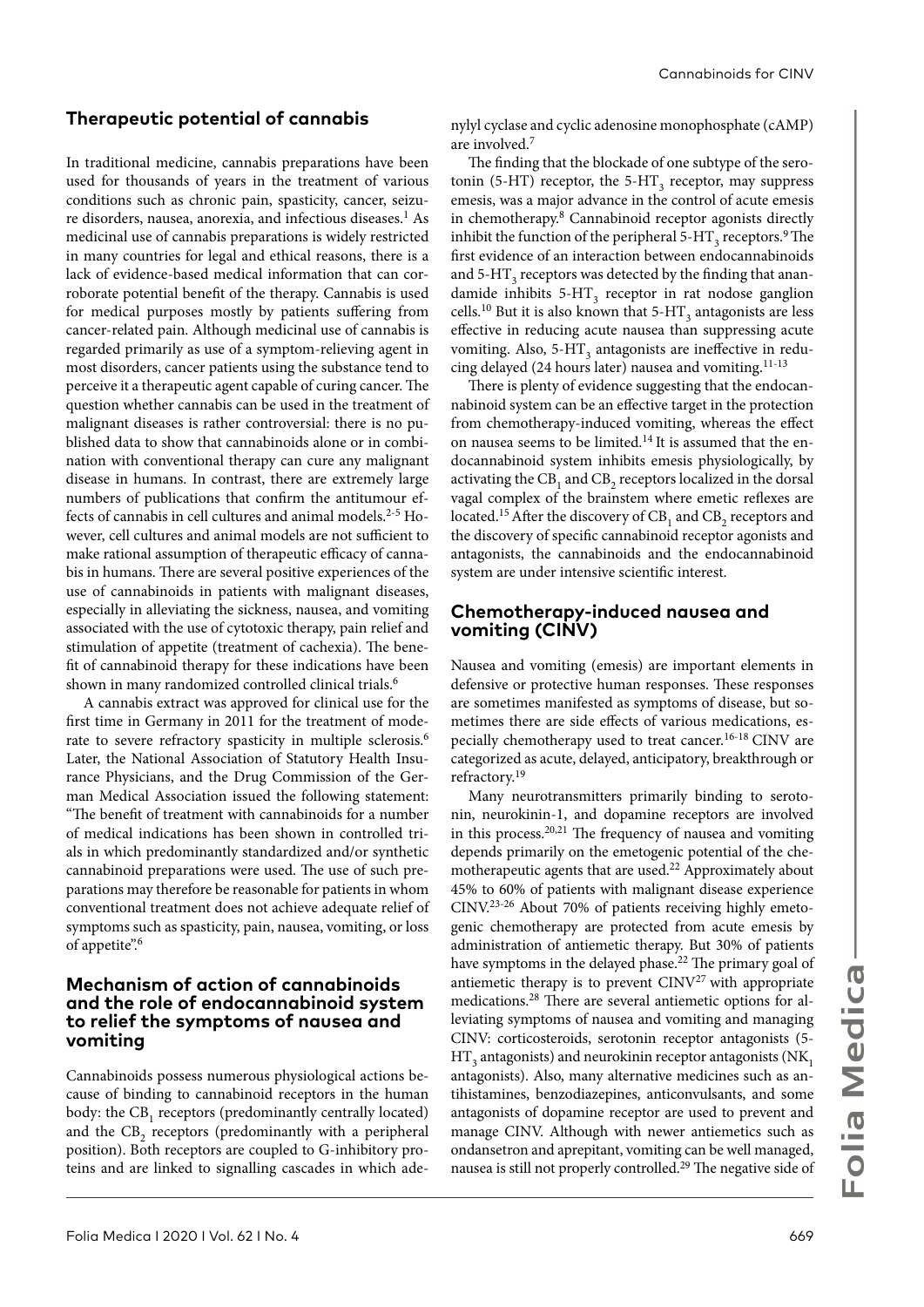medicines that belong to these classes is that they have lower efficacy and are associated with more adverse effects.<sup>30,31</sup>

The antiemetic effect of cannabinoids in patients with malignant disease treated with highly emetogenic antitumour therapy is well known and proven.<sup>32-40</sup> The initial incentive for emesis is the release of serotonin (5-HT) from enterochromaffin cells that are distributed across the entire epithelium of the gastrointestinal tract.<sup>41</sup> Observations that the  $CB_1$  agonist WIN 55,212-2 reduced serotonin release evoked by the emetogenic Staphylococcal enterotoxin<sup>42</sup>, suggest that inhibiting the serotonin release from enterochromaffin cells might be selectively targeted to reduce emesis triggered by cancer chemotherapeutics.

Cannabinoids achieve their antiemetic effect by acting as agonist predominantly on  $CB_1$  receptors.<sup>43</sup> It is important to emphasize that the use of cannabis is not recommended for management of CINV and is not part of the NCCN Clinical Practice Guidelines in Oncology (NCCN Guidelines) for antiemesis<sup>43</sup> because there is not enough medically based evidence and because of legal concerns. And yet, there are many testimonials and positive experiences from the use of cannabis preparations for the treatment of various painful conditions.

#### **Approved cannabis-based medications for CINV**

Two medicines: nabilone (Cesamet) and dronabinol (Marinol) are approved for "prevention/treatment of chemotherapy-induced nausea and vomiting" in many countries.

Cesamet (nabilone) is a synthetic cannabinoid for oral administration with therapeutic use as an antiemetic and as an adjunct analgesic for neuropathic pain. It mimics tetrahydrocannabinol (THC). The antiemetic effect of nabilone is caused by interaction with the cannabinoid  $CB_1$  receptor system. It is approved by the FDA for oral administration. It is an analogue of dronabinol, and is available freely in Canada (categorized in level II of controlled substances). Approved indications are: treatment of severe vomiting related to chemotherapy in malignant cases in patients who do not respond adequately to conventional antiemetic therapy (age 18-65 years).<sup>44</sup> The restriction is required because of the data that disturbing psychotomimetic reactions which are not observed with other antiemetic agents can be expected in a significant number of patients treated with Cesamet (nabilone).

Marinol (dronabinol) is a synthetic THC for oral administration approved also by the FDA. As a prescription medicine, it is approved in the USA, the Netherland and Germany for two indications: treatment of anorexia associated with weight loss in people with acquired immune deficiency syndrome (AIDS) and vomiting caused by chemotherapy in people whose nausea and vomiting have not improved with usual anti-nausea medicines. In the United States, Marinol is considered a non-narcotic drug with a very low risk of physical and mental dependence (categorized as level III of controlled substances).<sup>45</sup> The mechanism

of action of Marinol is not completely understood. Animal studies with other cannabinoids suggest that Marinol's antiemetic effects may be due to the inhibition of vomiting control mechanism in the medulla oblongata.

Nabilone and dronabinol have shown superiority as dopamine receptor antagonists in the prevention of CINV. There is some evidence that the combination of dopamine antagonist and cannabinoids is particularly effective in preventing nausea.<sup>46</sup>

Nabilone is superior to placebo, domperidone and prochlorperazine but not to metoclopramide or chlorpromazine.47 Although dronabinol is approved for the treatment of chemotherapy induced vomiting, some clinical studies show that it can induce emesis.<sup>48</sup>

### **MATERIALS AND METHODS**

For the purpose of this paper, an electronic search was made using Medline/PubMed, Embase, the Cochrane Controlled Trials Register (TRIALS CENTRAL) and a systematic review of randomized clinical trials (RCTs) in order to evaluate the effectiveness and tolerability of cannabis-based medications for chemotherapy-induced nausea and vomiting in patients with cancer.

A systematic review of RCTs using key words: cannabinoids, nausea, vomiting, CINV, tetrahydrocannabinol and RCTs, conducted till April 2020 screened 198 reports from which only 79 were relevant RCTs, based on title and abstract screening. Seven of them had no relevant information obtained as full-text studies, 28 were in other clinical examinations (pain49-52, HIV/AIDS53, ulcerative colitis<sup>54,55</sup>, Crohn's disease<sup>56</sup>, epilepsy<sup>57-60</sup>, multiple sclerosis<sup>61-63</sup>, autism spectrum disorder<sup>64</sup>, Alzheimer's disease<sup>65</sup>, psychosis66-68), in five emesis was reported, five reports were duplicates (they contained data that had previously been published) **(Fig. 1)**.

We have examined whether there is evidence that cannabinoids has antiemetic effects when given at the same time with emetogenic chemotherapy, how well cannabinoids work for this indication compared to placebo or conventional antiemetics, whether the effect is dose dependent and the profile of adverse effects.

### **CRITICAL REVIEW**

#### **Systematic review of RCTs conducted to August 2000 69-71**

Thirty RCTs that compare efficacy of cannabis preparations (oral nabilone in 16 trials, oral drobaninol in 13 trials and intramuscular levonantradol in one trial) for this indications (nausea and vomiting) to placebo and to other antiemetics (prochlorperazine in 12 trials, metoclopramide in 4 trials, chlorpromazine in 2 trials, thiethylperazine in one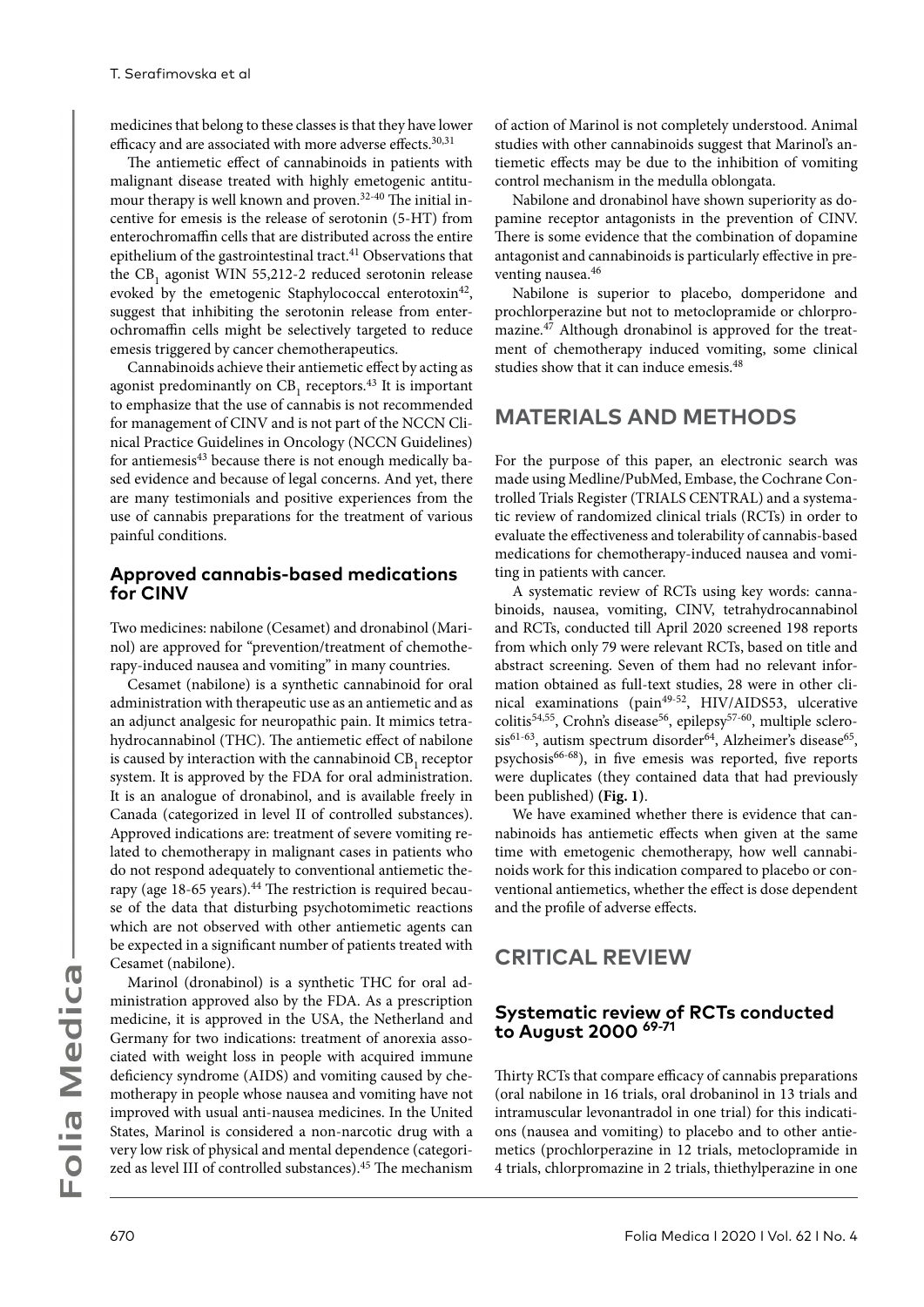

Figure 1. Flowchart of studies through the review process.

trial, haloperidol in one trail, domperidone in 2 trials and alizapride in one trial) which involves 1366 chemotherapy patients analysed. None of these trials compares efficacy of cannabinoids with newer antiemetic drugs such as ondansetron. Nabilone doses ranged from 1 mg per 24 hours (in children) up to 8 mg per 24 hours (in adults). Dronabinol was given according to body surface area in square meters, in doses ranging from 10 mg/m<sup>2</sup> twice a day to 15 mg/m<sup>2</sup> six times per day. The observation period was clearly defined as 24 hours (acute antiemetic efficacy).

In comparison with placebo, people report complete absence of vomiting (3 trials, 168 patients) and complete absence of nausea and vomiting (3 trials, 288 participants). The percentage of variability in effect shows low to moderate quality evidence due to heterogeneity. In comparison with other antiemetics, there was no evidence of a difference between cannabinoids and prochlorperazine. Participants report no nausea (5 trials, 258 participants), no vomiting (4 trials, 209 participants) and complete absence of both (4 trials, 414 patients). The quality of evidence was low to moderate.

Side effects in this studies are common for cannabinoids, and although some may be potentially beneficial (euphoria, high sedation) which were reported as a preference for cannabinoids compared with prochlorperazine (7 trials, 695 participants), others were potentially serious (dysphoria, depression, hallucinations, confusion headaches, vision problems, dizziness, abdominal pain, dizziness, nausea, paranoid reaction) and are likely to limit their widespread use. There was weaker evidence for efficacy of cannabinoids in comparison with other antiemetics (metoclopramide, domperidone and chlorpromazine).

Across all trials, cannabinoids were more effective in relieving the symptoms of nausea and vomiting induced by

cytotoxic therapy than placebo was and were slightly better than conventional antiemetics.

The conclusion that can be made from these studies is that cannabinoids tested in these trials indicate that cannabis-based medications may be useful for the treatment of nausea and vomiting caused by refractory chemotherapy as adjuvants for improving chemotherapy-related nausea and vomiting. Potential serious adverse effects, even when taken short-term orally or intramuscularly, are likely to limit their wide use. This was also later confirmed by a meta-analysis done in 2008 which covers the systematic review of the publications up to July 2005 in which nabilone or dronabinol was evaluated with smoking marijuana.<sup>73</sup>

#### **Meta-analysis performed through Medline and PubMed up to July 2005 in which nabilone or dronabinol was evaluated with "smoking marijuana"**

Two systematic reviews of literature<sup>3,72</sup> identified only two small RCTs in the late 1970s and early 1980s in which nabilone or dronabinol was evaluated with "smoking marijuana". The results of these two studies are contradictory. In one, smoking marijuana was worse than nabilone and not better than placebo, but in the second, smoking marijuana, as a substitute for dronabinol if the patients did not tolerate it (4×1 cigarettes per day, about 17.4 mg THC per cigarette and approximately 70 mg THC/day), showed an antiemetic effect (20 patients with osteosarcoma on a high dose of methotrexate).3,72

In another study, the antiemetic effect of smoked marijuana cigarettes (8.4 mg and 16.9 mg THC per cigarette) was compared to a highly potent antiemetic drug (ondansetron 8 mg). In this study 13 healthy volunteers were included,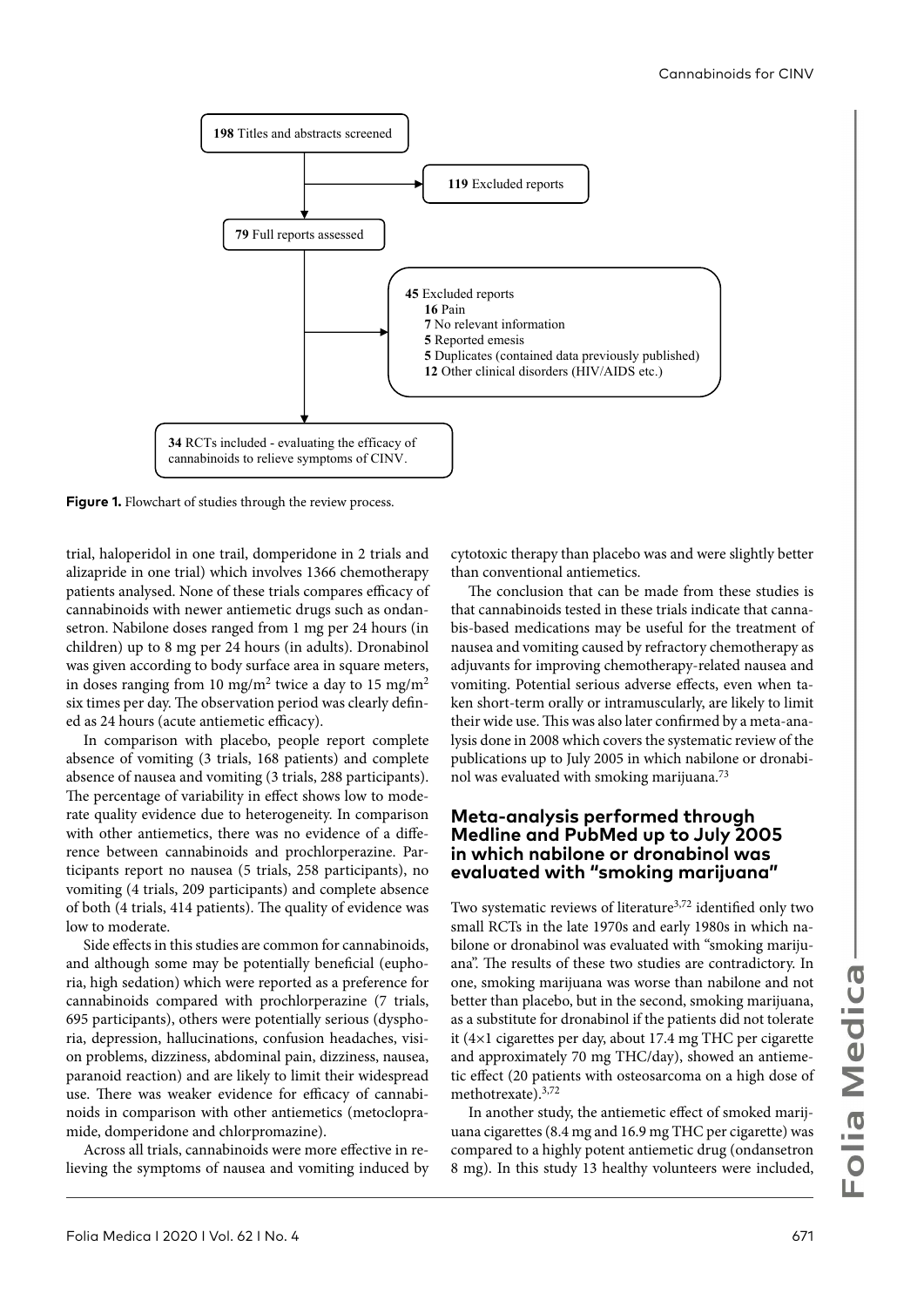and nausea and vomiting were induced by receiving syrup of ipecachuana. This study found that smoking marijuana significantly reduces nausea and slightly reduces vomiting compared to placebo.73

#### **A pilot, randomized, double blind, placebo-controlled phase II clinical trial**

Subsequently, a small RCT in 2010, with only 16 patients, indicated that similar effects to relieve symptoms of nausea and vomiting could be expected from nabiximols (Sativex), but Sativex was never further developed and explored in that indication.37 In this placebo controlled (RCT) study, for nabiximols for these indications. Sixteen patients with tumours, receiving highly emetogenic chemotherapy were included, of whom seven were on nabiximols and nine on placebo. At the same time, they were also receiving a standard antiemetic therapy  $(5-HT<sub>3</sub>$  antagonists). Nabiximols in this study was titrated as an add-on therapy to standard therapy in a total dose of 8.1 mg THC/7.5 mg cannabidiol (CBD), in three equal actions: 2.7 mg THC and 2.5 mg CBD two hours before chemotherapy, the second dose was given 30 minutes after the first dose (if the patient tolerated well the first dose) and the third dose 120 minutes after the first dose (if the patient tolerated well the second dose). All seven patients received all three doses. Symptoms of nausea and vomiting disappeared after three hours. Side effects of the therapy were reported only in one patient who became anxious, somnolent and confused with visible hallucinations. That patient was excluded from the trial and did not continue to use nabiximol during 4 post-chemotherapy days. The THC doses in this RCT were actually very similar to the recommended doses of dronabinol [6.2 mg THC and 15 mg CBD per day (6 actuations every 4 hours) with the possibility of increasing a single dose up to maximum 130 mg THC and 120 mg CBD per day (8 actuations every 4 hours)]. In total, patients were using nabiximols approximately 3 days (from 1 to 5 days), and the highest average (per day) number of daily actuations was 5 (13.5 mg THC and 12.5 mg CBD). The results were: 5 out of 7 patients did not have delayed vomiting (vs. 2/9 on placebo), 4 out of 7 patients did not have delayed nausea (vs. 2/9 on placebo), and 5 out of 7 patients had no more pronounced nausea (vs. 4/9 at the placebo).<sup>37</sup>

#### **Dronabinol versus ondansetron in preventing delayed CINV**

A completed, still not published, double blind, randomized, placebo controlled, parallel group efficacy study of oral dronabinol alone and in combination with ondansetron versus ondansetron alone has investigated the use of dronabinol versus ondansetron as standard antiemetic therapy in the prevention of delayed CINV.74 Patients were randomized into four groups. Group 1 received dronabinol (10 to 20 mg per dose), group 2 received ondansetron (8 to 16 mg per dose), group 3 received combination therapy (10 to 20 mg dronabinol + 8 to 16 mg ondansetron per dose), and group 4 received placebo. The primary response of nausea and vomiting was measured. Total response of nausea and vomiting/retching was defined as no vomiting and/or retching, an intensity of nausea of < 5 mm on the visual analog scale (VAS) and no use of rescue medication. Secondary Outcome Measures in time frame of 5 days were complete responder rate (no vomiting/retching, intensity of nausea of ≤ 30 mm on VAS, and no use of rescue medication), presence or absence of nausea, episodes of vomiting and/or retching and duration of nausea and vomiting and/or retching. Data do support the beneficial effects of dronabinol in managing the symptoms of delayed CINV.

A small 5-day double blind, placebo controlled RCT (a total of 61 patients randomized into three groups) indicates a similar effect of dronabinol compared to ondansetron and the lack of additive effects.<sup>75</sup> Patients on highly emetogenic chemotherapy, pre-chemotherapy received orally dexamethasone (20 mg), intravenous ondansetron (16 mg) and placebo or dronabinol (2.5 mg). After chemotherapy, the patients randomized to active treatment (dronabinol and/or ondansetron) received dronabinol (2.5 mg) again. At day 2, standard doses of dronabinol (10 mg), ondansetron (16 mg), combination therapy of both or placebo, were administered. From day 3 to day 5 after chemotherapy, the patients were on flexible doses of dronabinol (10-20 mg), ondansetron (8-16 mg), combination of both (10-20 mg dronabinol, 8-16 mg ondansetron) or placebo. The researchers concluded that dronabinol was as effective as ondansetron for the treatment of CINV and the combined therapy with both drugs was not more effective than the therapy with either medicine alone.

#### **Amelioration of CINV by nabilone, dronabinol, delta-9-THC, and delta-8-THC in children**

CINV remains an important side effect associated with administration of chemotherapy in pediatrics, too.

In one prospective randomised double blind crossover trial nabilone was compared with oral domperidone for CINV in children. Twenty-three children (aged 10 months to 17 years) with a variety of malignant diseases receiving repeated identical courses of emetogenic chemotherapy were given nabilone therapy. Eighteen out of 23 consecutive eligible children completed the trial. The results showed that nabilone seemed to be superior to domperidone as an effective antiemetic for children on chemotherapy, even for young children. The most common side effects of nabilone were somnolence and dizziness, with one patient having hallucinations.76

In another randomized, double-blind, crossover trial, for control of cancer chemotherapy-induced emesis in children, nabilone was compared with prochlorperazine. Thirty children (3.5 to 17.8 years of age) received two consecutive identical chemotherapy cycles. Antiemetics (one cycle with prochlorperazine and another cycle with nabilone)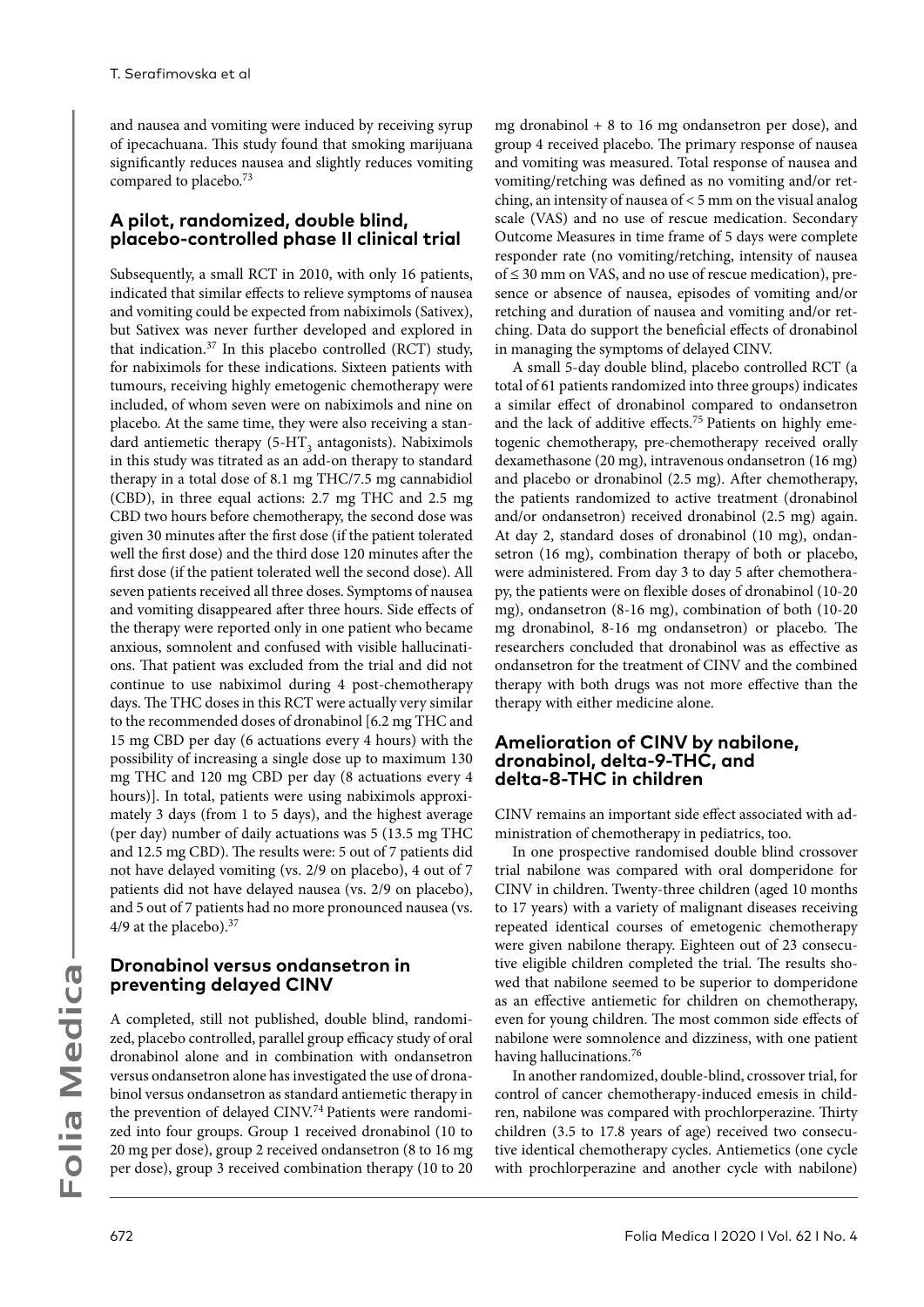were given based on body weight and administered 8 to 12 hours before chemotherapy. The total rate of improvement of nausea and vomiting was 70% during the treatment with nabilone and 30% during the treatment with prochlorperazine. Sixty-six percent of children stated that they preferred nabilone, while 17% preferred prochlorperazine. The major side effects (dizziness, drowsiness, and mood swings) were dose related, and occurred when the nabilone dosage was greater than 60 micrograms/kg/d, but individual tolerance to nabilone varied considerably. Lower dosages of nabilone were associated with equivalent efficacy and without major side effects.77

From 2000 to 2010 at Riley Hospital for Children at Indiana University Health, the children with malignancy aged 18 or younger receiving highly emetogenic chemotherapy were given at least 1 dose of dronabinol for CINV 1 to 3 hours before chemotherapy and lower dose of other antiemetics. Sixty percent of the patients had a defined positive response to dronabinol. The study concluded that dronabinol seemed to be a viable option as an adjuvant antiemetic in pediatric CINV, but a prospective study that uses patients as its own control is necessary to really define the place of dronabinol in therapy.<sup>78</sup>

In two double blind studies, the anti-nausea and anti-vomiting effects of delta-9-tetrahydrocannabinol in children with cancer on chemotherapy were compared with the effects of metoclopramide syrup and prochlorperazine tablets. THC was found to be significantly better antiemetic agent, but not all patients obtained relief of nausea and vomiting with THC. In some patients, THC increased appetite during chemotherapy.<sup>79</sup>

Delta-8-tetrahydrocannabinol (delta-8-THC) is a cannabinoid with lower psychotropic potency than delta-9-tetrahydrocannabinol. In a clinical trial, delta-8-THC was given to 8 children aged 3-13 years (18 mg/m<sup>2</sup>) with various hematologic cancers, treated with different antineoplastic drugs for up to 8 months (the total number of treatments with delta-8-THC was 480). The study showed that vomiting was completely prevented if treatment began two hours before each chemotherapy cycle and continued every 6 hours for 24 hours.<sup>80</sup>

Additionally, adverse events associated with nabilone in a multicenter, retrospective review of pediatric patients (*n*=110) who received nabilone plus a 5-HT3 antagonist for acute CINV prophylaxis were common but of minor clinical significance [sedation (20.0%), dizziness (10.0%), and euphoria (3.6%)]. However, acute CINV control in children receiving nabilone as a part of their antiemetic regimen was poor in about 50% of patients who experienced complete acute CINV control.<sup>81</sup>

### **DISCUSSIONS**

Changes in the laws of many countries to allow legalisation and use of cannabis for medicinal purposes are a signal that cannabis is increasingly recognizable globally and accepted

as something that can really help them to manage a variety of medical conditions. Thus, it is especially important for people to be informed about the possible therapeutic benefits, dosing and adverse effects associated with the use of cannabis.

Thirteen countries of the European Union have already legalized the use of cannabis for medicinal purposes: the Czech Republic, Finland, Romania, Italy, Spain, the Netherlands, France, Austria, Portugal, Germany, Great Britain, Slovenia, and Croatia. Recently, the former Yugoslav Republic of Macedonia also allowed the use of cannabis for medicinal purposes only for four indications: treatment of epilepsy, treatment of spasticity in patient suffering from multiple sclerosis, treatment of anorexia associated with weight loss in people with acquired immune deficiency syndrome (AIDS), and as analgesic for relieve of pain in patient with cancer. For this purpose, 4 different pharmaceutical dosage forms with different ratios of THC and CBD are available as prescription medicines.

But is there any justification for the use of cannabis? Are cannabinoids effective in relieving symptoms of nausea and vomiting induced by cytotoxic therapy? What is the recommended dose and how to titrate it? These are still open questions.

A systematic review of the literature published until April 2020 about the effectiveness and tolerability of cannabis-based medications for CINV in patients with cancer shows that cannabinoids have antiemetic effects when administered concomitantly with emetogenic chemotherapy.

A retrospective review of nabilone, dronabinole, delta-9-THC, and delta 8-THC in comparison with other antiemetics (domperidone, prochlorperazine and metoclopramide) used in pediatric patients shows that these medicines can be used as adjuvant antiemetics.<sup>60,77,78,80</sup>

But the entrance of new drugs in this indication, especially the newer generations of the  $5-HT<sub>3</sub>$  receptor antagonists and the neurokinin  $(NK_1)$  receptor antagonists (aprepitant), redefined the place and importance of cannabinoids - due to the relatively high incidence of significant psychotropic effects and the need for careful dose titration. A meta-analysis including nearly 9000 patients receiving moderately and highly emetogenic chemotherapy showed that they experienced a significant improvement in CINV in the acute, delayed, and overall phases  $(p<0.001)$ when NK<sub>1</sub> were added to 5-HT<sub>2</sub> antagonists and corticosteroids.76 Currently, cannabinoids (nabilone, dronabinol) are considered as third or fourth line of choice, or as the last option in patients in which previous standard treatments do not achieve the desired effect.<sup>31,37,43,47,82-85</sup>

Unfortunately, a ratio of the effectiveness of cannabinoid compared to the effectiveness of conventional therapy is still unknown. Chronic use of cannabinoids can cause an excessive hyperemesis syndrome characterized by cyclic vomiting without any other recognizable reasons.<sup>86</sup>

In regulatory approved clinical studies, dronabinol is only tested alone and compared with placebo and/or the most common phenothiazines. Only in one or two smaller studies was dronabinol combined with ondansetron. So, in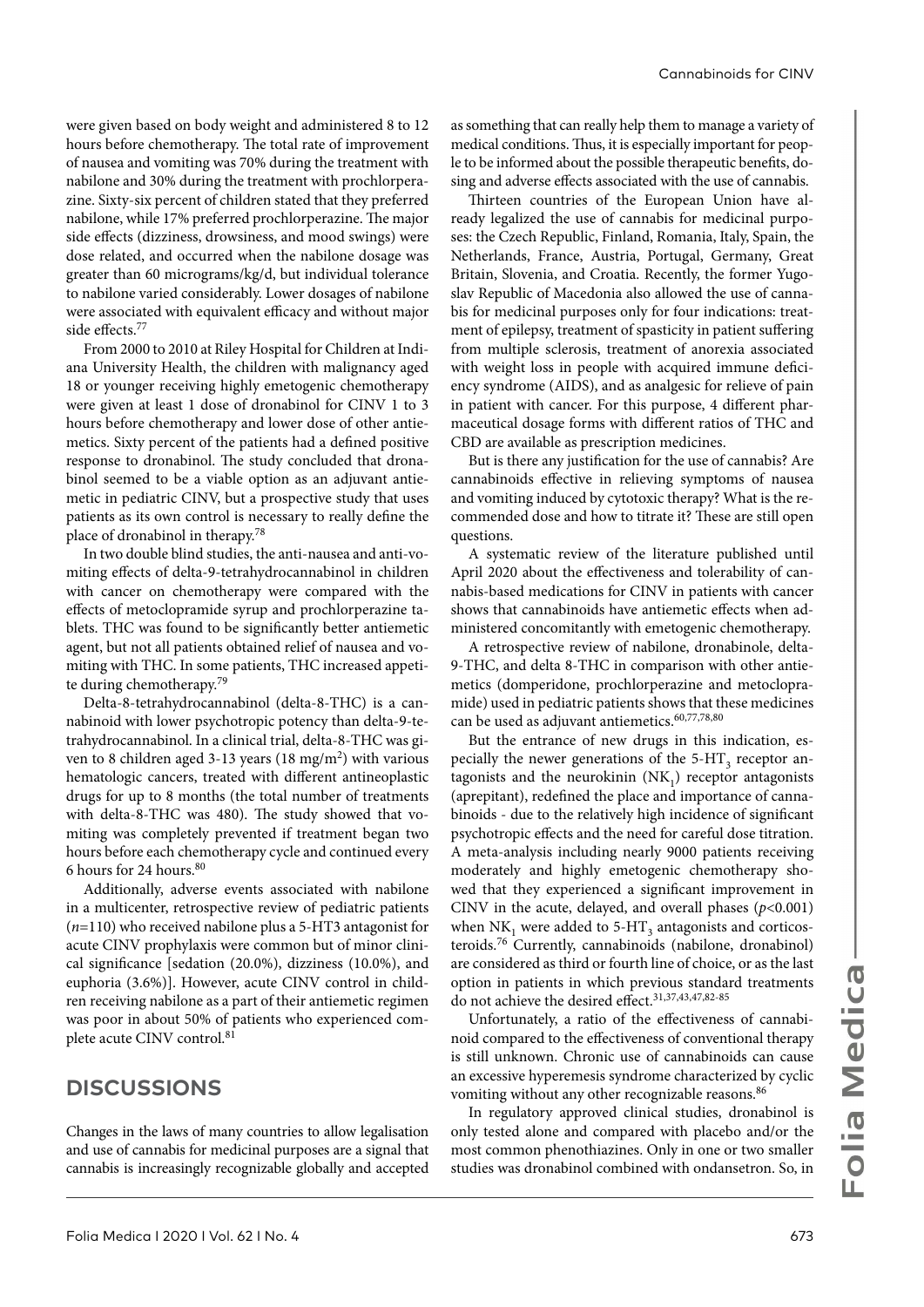cases of failure of the standard therapy for management of nausea and vomiting in cancer patients on chemotherapy, dronabinol would be the third or fourth line of therapy, exclusively as monotherapy, because the possibility of add-on therapy is not particularly tested.<sup>74</sup>

However, it is important to emphasize that many patients have a strong preference for cannabinoids. In some cases cannabinoids might be less potent than other available antiemetics, but for some patients they are the only agents that work, and they are the only antiemetics that also increase appetite.<sup>87</sup>

For cancer patients on highly emetogenic chemotherapy for whom the standard anti-CINV therapy (1 or more 5-HT<sub>2</sub> antagonists, corticosteroids) is not sufficient, cannabis preparations containing similar amounts of THC and CBD can be proposed, but they must be taken in accordance with the applicable professional guidelines for the treatment of CINV. Based on the recommendations for the use of dronabinol and nabilone and the described RCT with nabiximols, the initial, pre-therapeutic dose should be fixed (7.5 mg THC and 6 mg CBD divided into 3 equal doses within 60 minutes pre-chemotherapy). The dosage during post-chemotherapy days (up to 4 days after chemotherapy) requires titration of the dose (if necessary) and depends on tolerability. After initial, pre-therapeutic dose, the recommended daily dose can be increased from 16.2 mg of THC and 15 mg of CBD to maximum 45 mg of THC/36 mg CBD (depending on the need and tolerability).

The present review focuses on the findings and quality of systematic reviews of cannabinoids for CINV; it shows that there is no high-quality evidence to recommend when using cannabinoids for the management of CINV.<sup>86</sup>

### **CONCLUSION**

The potential beneficial use of cannabinoids to relieve symptoms of CINV is discussed in this review. In addition, the role of the endocannabinoid system and its significant potential to manage CINV is explained. Keeping in mind the current guidelines for CINV as well as the FDA-approved dronabinol and nabilone in managing CINV and the available data from systematic reviews of RCTs, it can be concluded that there is justification for use of cannabinoids to relieve symptoms of nausea and vomiting induced by cytotoxic therapy. Studies of nabilone, dronabinole, delta-9-THC, and delta 8-THC in comparison with other antiemetics used in pediatric patients show that these medicines can be used as adjuvant antiemetics allowing the reduction of the dose of other antiemetics, and hence the occurrence of adverse effects. Based on the recommendations for the use of dronabinol and the described RCT with nabiximols for the treatment of multiple sclerosis (MS) we should assume that a preparation containing similar amounts of THC and CBD (for example 2.5/2.0 mg per dose), compared to the preparation recommended for patients with MS (2.5/1.25 mg per dose) could be an add-on therapy to

the standard antiemetic therapy  $(5-HT<sub>2</sub>$  antagonists, dexamethasone), although an add-on therapy is not particularly tested (two completed, still unpublished studies evaluated dronabinol in combination with a  $5-HT<sub>3</sub>$ ).

We must also emphasize the fact that there is still no sufficient data to support the routine use of cannabinoids as an antiemetic in all chemotherapeutic modes. Adverse effect profile of cannabinoid also must be seriously considered bearing in mind the increased incidence of adverse effects from cannabinoids compared with conventional antiemetic therapy, especially the psychotropic effects. However, with safe and effective available antiemetics ( $5HT<sub>3</sub>$  and NK<sub>1</sub> antagonists), oral synthetic cannabinoids (e.g. nabilone, dronabinol) can be recommended as an adjuvant therapy to relieve symptoms of nausea and vomiting induced by cytotoxic therapy. In cases of failure of the standard therapy for the treatment of nausea and vomiting in cancer patients on chemotherapy, these medicines can be considered as alternative options. Due to the lack of data for efficacy and safety, herbal cannabis (smoking marihuana) cannot be recommended for CINV.

Further research and testing regarding the potential antiemetic effects of cannabinoids for relief of symptoms CINV is needed. A prospective trial using patients as their own controls is necessary to truly define efficacy of cannabinoids for the treatment of acute and delayed nausea and vomiting. Clinical trials in which effects of cannabinoid will be compared with newer antiemetics such as ondansetron is also very important and necessary.

### **Author contributions**

All authors contributed toward data analysis, drafting and critically revising the paper and agree to be accountable for all aspects of the work.

### **Disclosure**

The authors report no conflicts of interest in this work.

### **REFERENCES**

- 1. Russo EB. History of cannabis and its preparations in saga, science, and sobriquet. Chem Biodivers 2007; 4(8):1614-48.
- 2. Cridge BJ, Rosengren RJ. Critical appraisal of the potential use of cannabinoids in cancer management. Cancer manag res 2013; 5:301.
- 3. McAllister SD, Soroceanu L, Desprez PY. The antitumor activity of plant-derived non-psychoactive cannabinoids. J Neuroimmune Pharmacol 2015; 10(2):255-67.
- 4. Abrams DI, Guzman M. Cannabis in cancer care. Clin Pharmacol Ther 2015; 97(6):575-86.
- 5. Guzman M, Duarte MJ, Blazquez C, et al. A pilot clinical study of delta-9-tetrahydrocannabinol in patients with recurrent glioblastoma multiforme. Br J Cancer 2006; 95(2):197–203.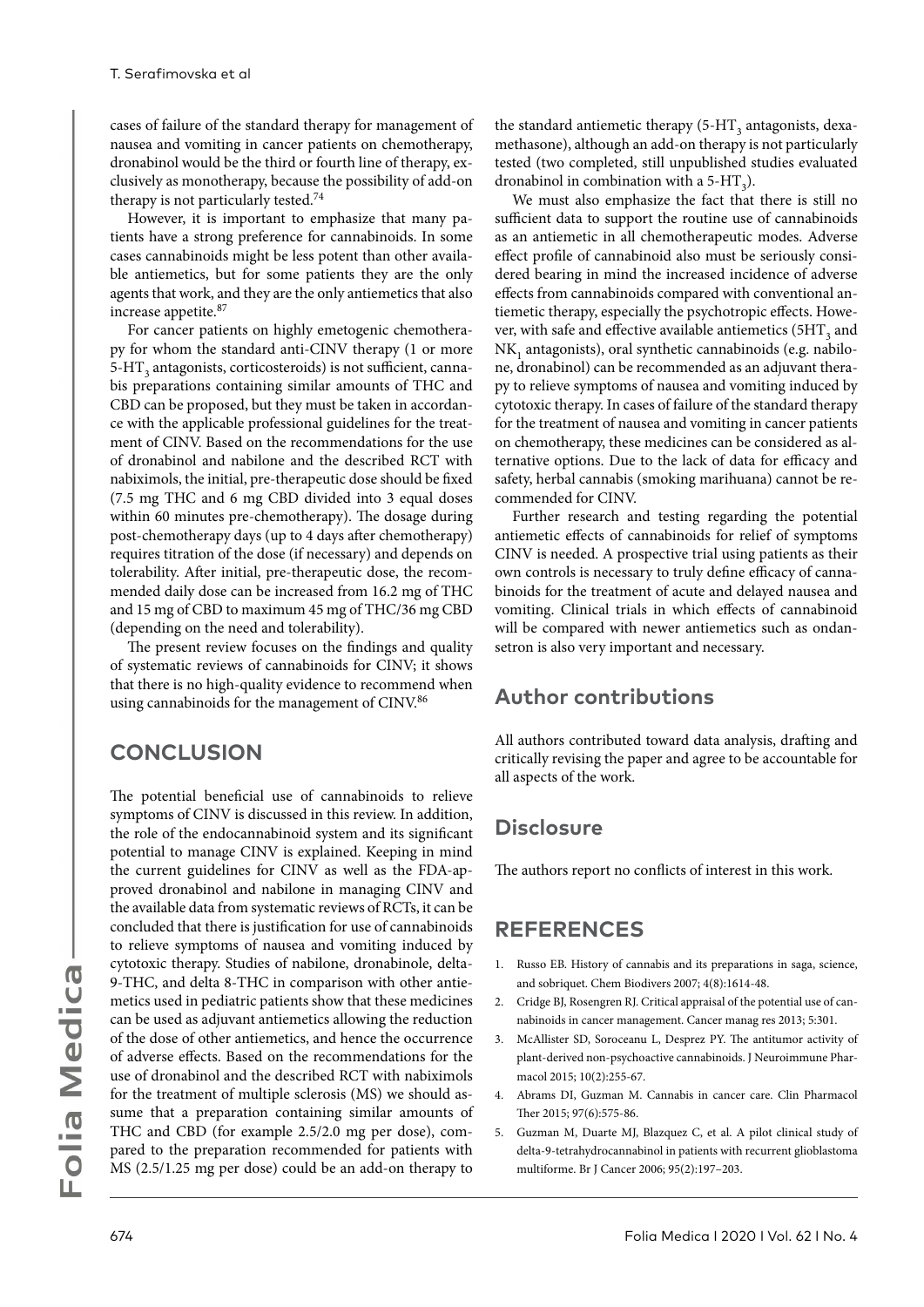- 6. Grotenhermen F, Müller-Vahl K. The therapeutic potential of cannabis and cannabinoids. Deutsches Ärzteblatt International 2012; 109(29-30):495.
- 7. Cabral GA, Rogers TJ, Lichtman AH. Turning over a new leaf: cannabinoid and endocannabinoid modulation of immune function. J Neuroimmune Pharmacol 2015; 10(2):193-203.
- 8. Rojas C, Raje M, Tsukamoto T, et al. Molecular mechanisms of 5-HT3 and NK1 receptor antagonists in prevention of emesis. Eur J Pharmacol 2014; 722:26–37.
- 9. Hermann H, Marsicano G, Lutz B. Coexpression of the cannabinoid receptor type 1 with dopamine and serotonin receptors in distinct neuronal subpopulations of the adult mouse forebrain. Neuroscience  $2002: 109(3): 451-60.$
- 10. Fan P. Cannabinoid agonists inhibit the activation of 5-HT3 receptors in rat nodose ganglion neurons. Journal of neurophysiology 1995; 73(2):907–10.
- 11. Rock EM, Parker LA. Cannabinoids as potential treatment for chemotherapy-induced nausea and vomiting. Frontiers in pharmacology 2016; 7:221.
- 12. Navari RM, Aapro M. Antiemetic prophylaxis for chemotherapyinduced nausea and vomiting. N Engl J Med 2016; 374(14):1356–67.
- 13. Jordan K, Gralla R, Jahn F, et al. International antiemetic guidelines on chemotherapy induced nausea and vomiting (CINV): content and implementation in daily routine practice. Eur J Pharmacol 2014; 722:197–202.
- 14. Parker LA, Limebeer CL. Cannabinoids in the management of nausea and vomiting. In: Kofalvi A, editor. Cannabinoids and the Brain. New York: Springer-Verlag Press; 2008.
- 15. Sanger GJ. Endocannabinoids and the gastrointestinal tract: what are the key questions? British journal of pharmacology 2007; 152(5):663–70.
- 16. Sharkey KA, Darmani NA, Parker LA. Regulation of nausea and vomiting by cannabinoids and the endocannabinoid system. Eur J Pharmacol 2014; 722:134–46.
- 17. Biedrzycki BA. Evolving paradigms in chemotherapy-induced nausea and vomiting and symptom management for the breast cancer patient. ONS connect 2007; 22(8 Suppl):9–10.
- 18. Malik Z, Baik D, Schey R. The role of cannabinoids in regulation of nausea and vomiting, and visceral pain. Current Gastroenterology Reports 2015; 17(2):9.
- 19. National Comprehensive Cancer Network. NCCN Clinical Practice Guidelines in Oncology (NCCN Guidelines)®: Antiemesis Version 2.2015. Fort Washington, PA: National Comprehensive Cancer Network; 2015.
- 20. Lohr L. Chemotherapy-induced nausea and vomiting. Cancer Journal (Sudbury, Mass.) 2008: 14(2):85–93
- 21. Frame DG. Best practice management of CINV in oncology patients: I. Physiology and treatment of CINV. Multiple neurotransmitters and receptors and the need for combination therapeutic approaches. J Support Oncol 2010; 8(2 Suppl 1):5–9.
- 22. Jordan K, Kasper C, Schmoll HJ. Chemotherapy-induced nausea and vomiting: current and new standards in the antiemetic prophylaxis and treatment. Eur J Cancer 2005; 41(2):199–205.
- 23. Escobar Y, Cajaraville G, Virizuela JA, et al. Incidence of chemotherapy-induced nausea and vomiting with moderately emetogenic chemotherapy: ADVICE (Actual Data of Vomiting Incidence by Chemotherapy Evaluation) study. Supportive Care in Cancer 2015; 23(9):2833–40.
- 24. Haiderali A, Menditto L, Good M, et al. Impact on daily functioning and indirect/direct costs associated with chemotherapy-induced nausea and vomiting (CINV) in a US population. Support Care Cancer 2011; 19(6):843–51.
- 25. Van den Brande J, Brouwer A, Peeters M. Use of antiemetics in the prevention of chemotherapy-induced nausea and vomiting: review and focus on the Belgian situation. Acta Gastroenterol Belg 2014;  $77(2):240-8$ .
- 26. Schwartzberg L. Addressing the value of novel therapies in chemotherapy-induced nausea and vomiting. Expert Rev Pharmacoecon Outcomes Res 2014; 14(6):825–34.
- 27. NCCN Clinical Practice Guidelines in Oncology (NCCN Guidelines®) Antiemesis. (2016). Accessed 5 May 2016
- 28. Fernández-Ortega P, Caloto MT, Chirveches E, et al. Chemotherapyinduced nausea and vomiting in clinical practice: impact on patients' quality of life. Support Care Cancer 2012; 20(12):3141–8.
- 29. Rock EM, Parker LA. The role of 5-HT1A receptor, and nausea and vomiting relief by cannabidiol (CBD), cannabidiolic acid (CBDA), and cannabigerol (CBG). In: Handbook of Cannabis and Related Pathologies. Academic Press; 2017: 703–12.
- 30. May MB, Glode AE. Dronabinol for chemotherapy-induced nausea and vomiting unresponsive to antiemetics. Cancer Manag Res 2016; 8:49–55.
- 31. Natale JJ. Reviewing current and emerging antiemetics for chemotherapy-induced nausea and vomiting prophylaxis. Hospital Practice 2015; 43(4):226–34.
- 32. Jones JL, Abernathy KE. Successful treatment of suspected cannabinoid hyperemesis syndrome using haloperidol in the outpatient setting. Case Rep Psychiatry 2016; 2016:3614053.
- 33. Simonetto DA, Oxentenko AS, Herman ML, et al. Cannabinoid hyperemesis: a case series of 98 patients. Mayo Clin Proc 2012;  $87(2):114-9$ .
- 34. Contreras Narvaez C, Gilbert MM, Batlle de Santiago E, et al. Cannabinoid hyperemesis syndrome. A report of six new cases and a summary of previous reports. Adicciones 2016; 28(2):90-8.
- 35. Venkatesan T, Sengupta J, Lodhi A, et al. An Internet survey of marijuana and hot shower use in adults with cyclic vomiting syndrome (CVS). Experimental brain research 2014; 232(8):2563–70.
- 36. Batke M, Cappell MS. The cannabis hyperemesis syndrome characterized by persistent nausea and vomiting, abdominal pain, and compulsive bathing associated with chronic marijuana use: a report of eight cases in the United States. Digestive diseases and sciences 2010; 55(11):3113–9.
- 37. Duran M, Pérez E, Abanades S, et al. Preliminary efficacy and safety of an oromucosal standardized cannabis extract in chemotherapy‐induced nausea and vomiting. Br J Clin Pharmacol 2010; 70(5):656–63.
- 38. Badowski ME. A review of oral cannabinoids and medical marijuana for the treatment of chemotherapy-induced nausea and vomiting: a focus on pharmacokinetic variability and pharmacodynamics. Cancer Chemother Pharmacol 2017; 80(3):441–9.
- 39. Moore DJ. Cannabinoid hyperemesis syndrome: A paradoxical reaction to marijuana. Nursing made Incredibly Easy 2017; 15(6):51–4.
- 40. Richards JR, Gordon BK, Danielson AR, et al. Pharmacologic treatment of cannabinoid hyperemesis syndrome: a systematic review. Pharmacotherapy 2017; 37(6):725–34.
- 41. Rojas C, Slusher BS. Pharmacological mechanisms of 5-HT3 and tachykinin NK1 receptor antagonism to prevent chemotherapyinduced nausea and vomiting. Eur J Pharmacol 2012; 684(1-3):1–7.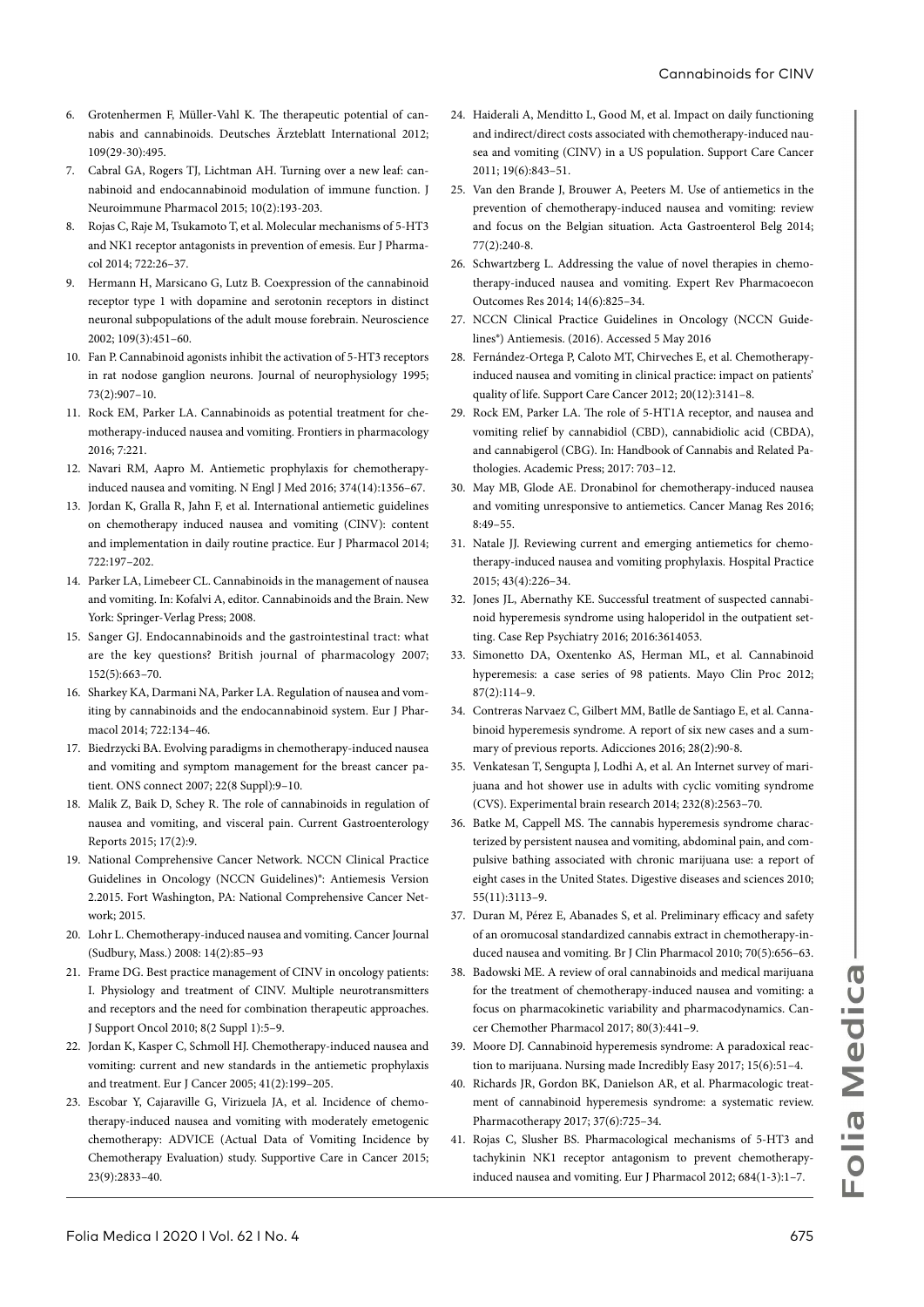- 42. Hu DL, Zhu G, Mori F, et al. Staphylococcal enterotoxin induces emesis through increasing serotonin release in intestine and it is downregulated by cannabinoid receptor 1. Cellular microbiology 2007; 9(9):2267–77.
- 43. Todaro B. Cannabinoids in the treatment of chemotherapy-induced nausea and vomiting. J Natl Compr Canc Netw 2012;10(4):487-92.
- 44. US Food and Drug Administration. Cesamet (nabilone) capsules for oral administration. Valeant Pharmaceuticals International, Costa Mesa, CA. 2006 May.
- 45. Marinol® (dronabinol) capsules [package insert] (2017) AbbVie Inc., North Chicago.
- 46. Slatkin NE. Cannabinoids in the treatment of chemotherapy-induced nausea and vomiting: beyond prevention of acute emesis. J Support Oncol 2007; 5(5 Suppl 3):1-9.
- 47. Davis MP. Oral nabilone capsules in the treatment of chemotherapyinduced nausea and vomiting and pain. Expert Opin Investig Drugs 2008; 17(1):85–95.
- 48. Bonnet U. An overlooked victim of cannabis: losing several years of well-being and inches of jejunum on the way to unravel her hyperemesis enigma. Clin Neuropharmacol 2016; 39(1):53-4.
- 49. Good P, Haywood A, Gogna G, et al. Oral medicinal cannabinoids to relieve symptom burden in the palliative care of patients with advanced cancer: a double-blind, placebo controlled, randomised clinical trial of efficacy and safety of cannabidiol (CBD). BMC Palliat Care 2019; 18(1):110.
- 50. Häuser W, Welsch P, Klose P, et al. Efficacy, tolerability and safety of cannabis-based medicines for cancer pain. Der Schmerz 2019; 33(5):424–36.
- 51. Boyd A, Bleakley C, Hurley DA, et al. Herbal medicinal products or preparations for neuropathic pain. Cochrane Database Syst Rev 2019; 4:CD010528.
- 52. Mücke M, Phillips T, Radbruch L, et al. Cannabis‐based medicines for chronic neuropathic pain in adults. Cochrane Database Syst Rev 2018; 3:CD012182.
- 53. Costiniuk CT, Saneei Z, Routy JP, et al. Oral cannabinoids in people living with HIV on effective antiretroviral therapy: CTN PT028 study protocol for a pilot randomised trial to assess safety, tolerability and effect on immune activation. BMJ Open 2019; 9(1):e024793.
- 54. Irving PM, Iqbal T, Nwokolo C, et al. A randomized, double-blind, placebo-controlled, parallel-group, pilot study of cannabidiol-rich botanical extract in the symptomatic treatment of ulcerative colitis. Inflamm Bowel Dis 2018; 24(4):714–24.
- 55. Kafil TS, Nguyen TM, MacDonald JK, et al. Cannabis for the treatment of ulcerative colitis. Cochrane Database Syst Rev 2018; 11:CD012954.
- 56. Kafil TS, Nguyen TM, MacDonald JK, et al. Cannabis for the treatment of Crohn's disease. Cochrane Database Syst Rev 2018; 11:CD012853.
- 57. Nabbout R, Thiele EA. The role of cannabinoids in epilepsy treatment: a critical review of efficacy results from clinical trials. Epileptic Disord 2020; 22(S1):23–8.
- 58. Thiele E, Marsh E, Mazurkiewicz‐Beldzinska M, et al. Cannabidiol in patients with Lennox‐Gastaut syndrome: Interim analysis of an open‐ label extension study. Epilepsia 2019; 60(3):419–28.
- 59. Devinsky O, Nabbout R, Miller I, et al. Long‐term cannabidiol treatment in patients with Dravet syndrome: An open‐label extension trial. Epilepsia 2019; 60(2):294–302.
- 60. Reithmeier D, Tang-Wai R, Seifert B, et al. The protocol for the Cannabidiol in children with refractory epileptic encephalopathy (CARE-E) study: a phase 1 dosage escalation study. BMC pediatrics 2018;

18(1):221.

- 61. Urbi B, Broadley S, Bedlack R, et al. Study protocol for a randomised, double-blind, placebo-controlled study evaluating the efficacy of cannabis-based medicine extract in slowing the disease progression of amyotrophic lateral sclerosis or motor neurone disease: the EMER-ALD trial. BMJ Open 2019; 9(11):e029449.
- 62. Markovà J, Essner U, Akmaz B, et al. Sativex® as add-on therapy vs. further optimized first-line ANTispastics (SAVANT) in resistant multiple sclerosis spasticity: a double-blind, placebo-controlled randomised clinical trial. Int J Neurosci 2019; 129(2):119–128.
- 63. Riva N, Mora G, Sorarù G, et al. Safety and efficacy of nabiximols on spasticity symptoms in patients with motor neuron disease (CA-NALS): a multicentre, double-blind, randomised, placebo-controlled, phase 2 trial. Lancet Neurol 2019; 18(2):155–64.
- 64. Pretzsch CM, Freyberg J, Voinescu B, et al. Effects of cannabidiol on brain excitation and inhibition systems; a randomised placebocontrolled single dose trial during magnetic resonance spectroscopy in adults with and without autism spectrum disorder. Neuropsychopharmacology 2019; 44(8):1398–405.
- 65. Ruthirakuhan MT, Herrmann N, Gallagher D, et al. Investigating the safety and efficacy of nabilone for the treatment of agitation in patients with moderate-to-severe Alzheimer's disease: Study protocol for a cross-over randomized controlled trial. Contemporary clinical trials communications. 2019; 15:100385.
- 66. Bhattacharyya S, Wilson R, Appiah-Kusi E, et al. Effect of cannabidiol on medial temporal, midbrain, and striatal dysfunction in people at clinical high risk of psychosis: a randomized clinical trial. Jama Psychiatry. 2018; 75(11):1107–17.
- 67. Boggs DL, Surti T, Gupta A, et al. The effects of cannabidiol (CBD) on cognition and symptoms in outpatients with chronic schizophrenia a randomized placebo controlled trial. Psychopharmacology 2018; 235(7):1923–32.
- 68. McGuire P, Robson P, Cubala WJ, et al. Cannabidiol (CBD) as an adjunctive therapy in schizophrenia: a multicenter randomized controlled trial. Am J Psychiatry 2018; 175(3):225–31.
- 69. Smith LA, Azariah F, Lavender VT, et al. Cannabinoids for nausea and vomiting in adults with cancer receiving chemotherapy. Cochrane Database Syst Rev 2015;(11):CD009464.
- 70. Tramer MR, Carroll D, Campbell FA, et al. Cannabinoids for control of chemotherapy induced nausea and vomiting: quantitative systematic review. BMJ 2001; 323:16–21.
- 71. Machado Rocha FC, Stefano SC, De Cassia Haiek R, et al. Therapeutic use of Cannabis sativa on chemotherapy‐induced nausea and vomiting among cancer patients: systematic review and meta‐analysis. Eur J Cancer Care 2008; 17(5):431–43.
- 72. Amar MB. Cannabinoids in medicine: A review of their therapeutic potential. Journal of ethnopharmacology 2006; 105(1-2):1–25.
- 73. Söderpalm AH, Schuster A, de Wit H. Antiemetic efficacy of smoked marijuana: subjective and behavioral effects on nausea induced by syrup of ipecac. Pharmacology Biochemistry and Behavior 2001; 69(3-4):343–50.
- 74. Solvay Pharmaceuticals. Dronabinol versus standard ondansetron antiemetic therapy in preventing delayed-onset chemotherapy-induced nausea and vomiting. NLM identifier: NCT00642512. Available from: https://clinicaltrials.gov/ct2/show/NCT00642512. [Accessed April 13, 2016].
- 75. Meiri E, Jhangiani H, Vredenburgh JJ, et al. Efficacy of dronabinol alone and in combination with ondansetron versus ondansetron

676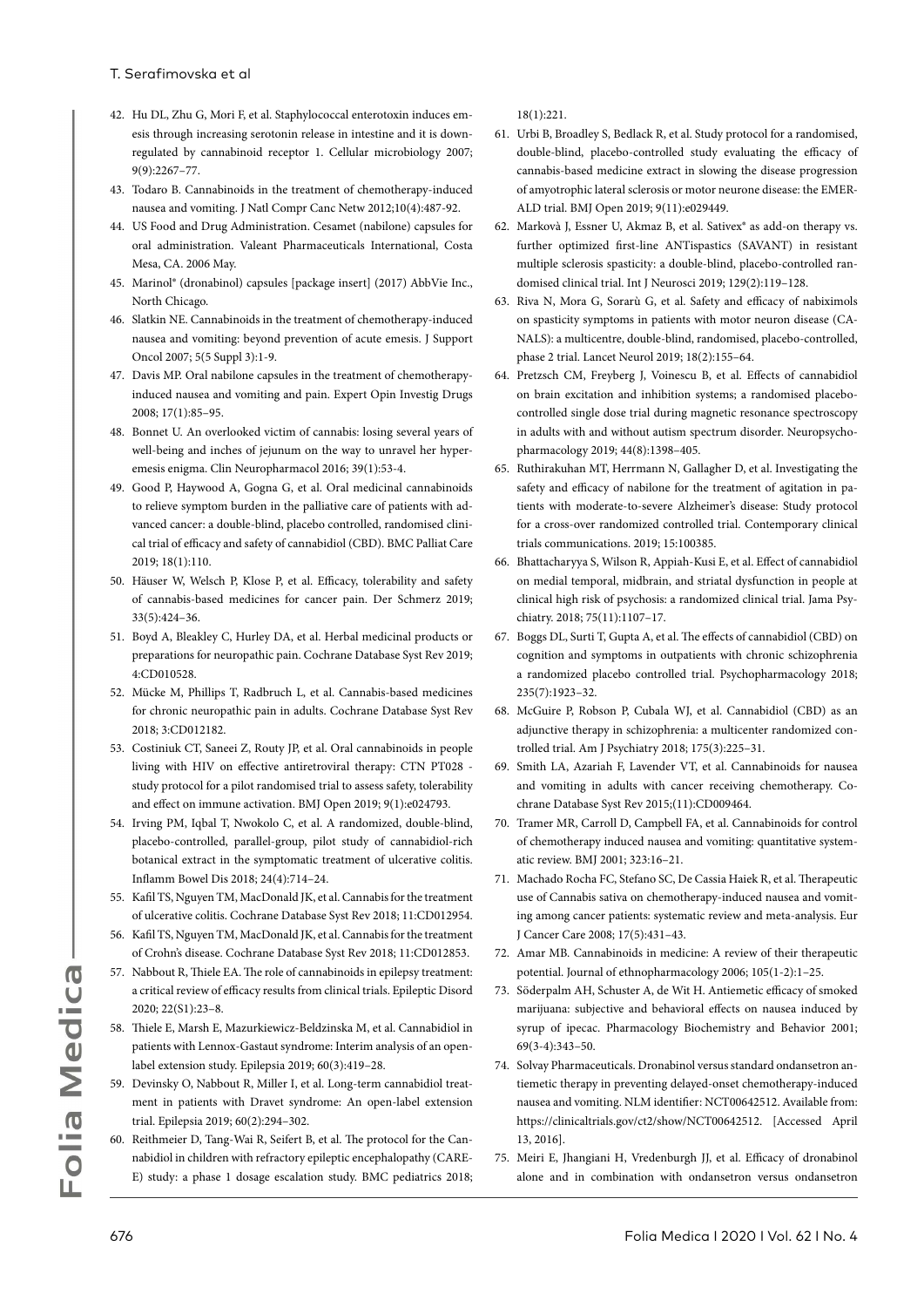alone for delayed chemotherapy-induced nausea and vomiting. Current Medical Research and Opinion. 2007; 23(3):533–43.

- 76. Dalzell AM, Bartlett H, Lilleyman JS. Nabilone: an alternative antiemetic for cancer chemotherapy. Archives of disease in childhood 1986; 61(5):502–5.
- 77. Chan HS, Correia JA, MacLeod SM. Nabilone versus prochlorperazine for control of cancer chemotherapy-induced emesis in children: a double-blind, crossover trial. Pediatrics 1987; 79(6):946–52.
- 78. Elder JJ, Knoderer HM. Characterization of dronabinol usage in a pediatric oncology population. J Pediatr Pharmacol Ther 2015; 20(6):462–7.
- 79. Ekert H, Waters KD, Jurk IH, et al. Amelioration of cancer chemotherapy-induced nausea and vomiting by delta-9-tetrahydrocannabinol. Medical Journal of Australia 1979; 2(12):657–9.
- 80. Abrahamov A, Abrahamov A, Mechoulam R. An efficient new cannabinoid antiemetic in pediatric oncology. Life sciences 1995; 56(23- 24):2097–102.
- 81. Hall W, Christie M, Currow D. Cannabinoids and cancer: causation, remediation, and palliation. The lancet Oncology 2005; 6(1):35–42.
- 82. Polito S, MacDonald T, Romanick M, et al. Safety and efficacy of nabilone for acute chemotherapy‐induced vomiting prophylaxis in pediatric patients: A multicenter, retrospective review. Pediatric blood & cancer 2018; 65(12):e27374.
- 83. Health Canada. Information for health care professionals. Cannabis (marihuana, marijuana) and the cannabinoids. 2013.
- 84. Navari RM. Management of chemotherapy-induced nausea and vomiting. Drugs 2013; 73(3):249–62.
- 85. Sullivan S. Cannabinoid hyperemesis. Can J Gastroenterol 2010; 24(5):284–285.
- 86. Schussel V, Kenzo L, Santos A, et al. Cannabinoids for nausea and vomiting related to chemotherapy: Overview of systematic reviews. Phytotherapy research 2018;32(4):567–76.
- 87. Abrams DI. Integrating cannabis into clinical cancer care. Current oncology 2016; 23(Suppl 2):S8.